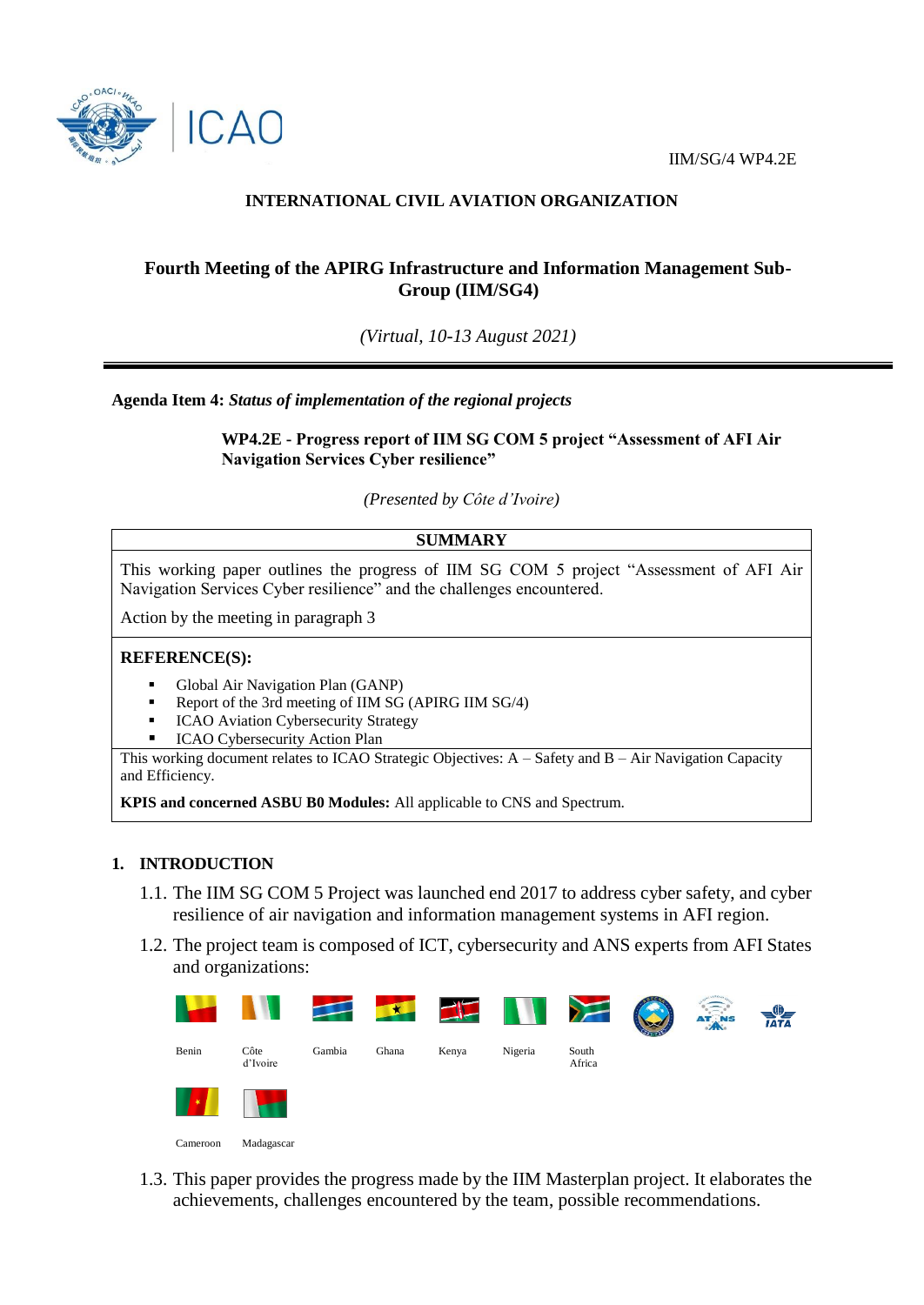## **2. DISCUSSIONS**

### 2.1 **Scope**

**2.1.1** The objectives of the IIM COM 5 project are to:

- assess the cyber threats on Air Navigation systems.
- promote cyber safety and resilience culture in the AFI Region among the stakeholders:
	- o CAAs in charge of ANSPs oversight,
	- o ANSPs providing the services which need to be protected against cyberattacks and
	- o counter parts operating in the vicinity of airport (such as airlines, airport operators,.) that can interact with software that can affect ANS in terms of cyber risks.
- develop a cyber resilience framework (guidelines) for voluntary use by AFI ANSP organizations / member states to:
	- o harmonize the way cyber resilience and safety are implemented and
	- o build capacity for each member state in developing ANS cyber resilience policy.

#### 2.2 **Actions conducted (Key achievements)**

- 2.1. Project documentation
- 2.2. All project initiation/planning documentations (Project Description, Terms of Reference, and Organization/Plan), submitted in 2019, had been updated in 2021 (attached as Annexes A, B and C).
- 2.3. The project linkage matrix and the project cost estimation are under development and should be finalized by end of September 2021.
- 2.4. A collaborative platform had been set up for the project on Microsoft teams to share all project conversations, files, deliverables.
- 2.5. Assessment of current cyber resilience of ANS in AFI region *(project baseline questionnaires)*

The key challenge faced by the project is related to the project questionnaire survey and State responses (few responses received so far).



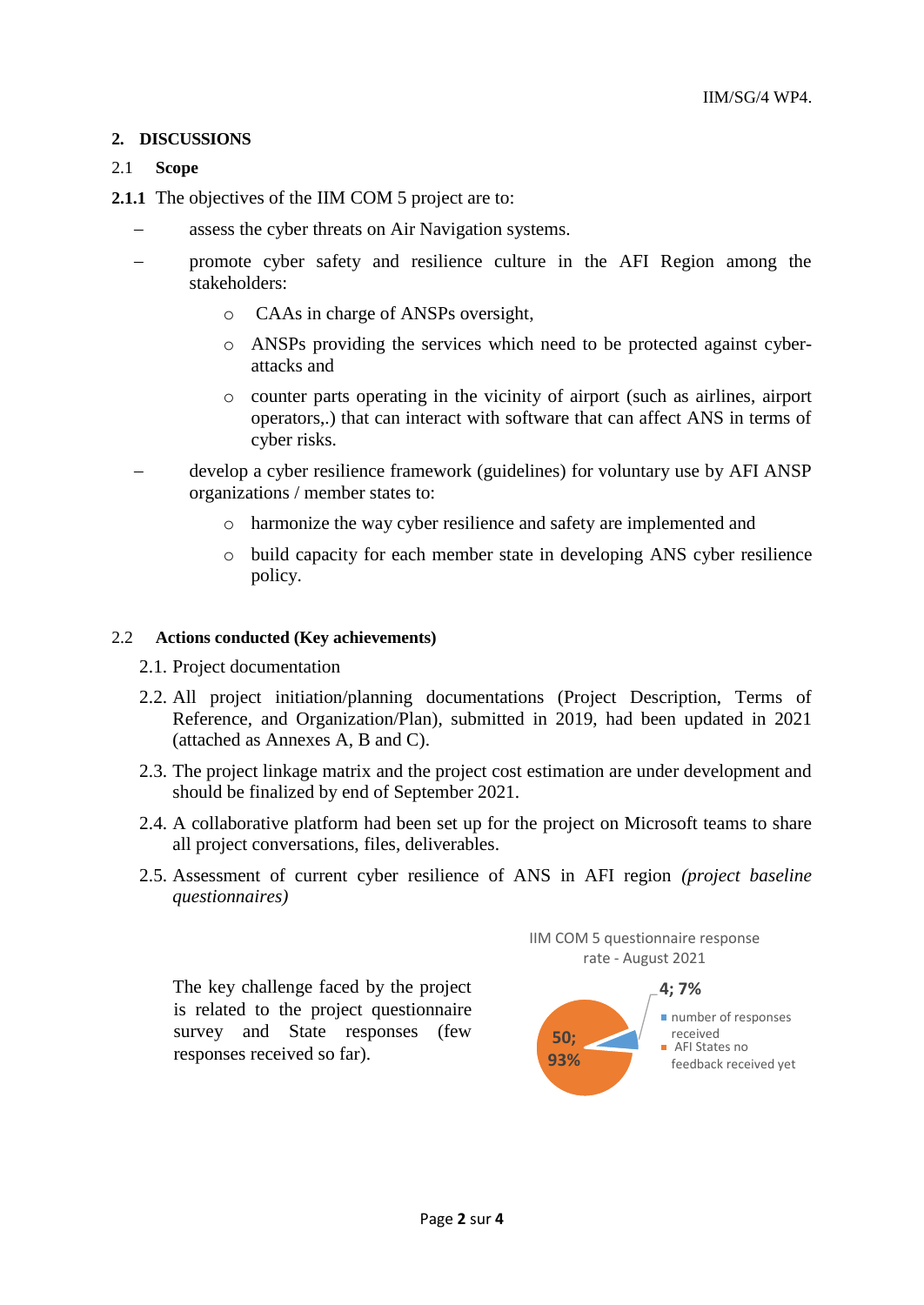### **2.2.1 AFI ANS Cyber safety and cyber resilience framework**

- 2.2.1.1 As a reminder, the AFI ANS Cyber safety and resilience framework provides general guidelines on how to assess the cybersecurity risks, threats and vulnerability to Air Navigation Services and methods of mitigating such risks. This framework is based on Aviation Cybersecurity Strategy and the proven cybersecurity standards and frameworks (ISO 27000 series, NIST, etc.
- 2.2.1.2 The ANS Cyber safety and resilience framework, submitted to IIM Subgroup Chairman and Secretariat in February 2020, is being updated to ensure alignment with the Aviation Cybersecurity Strategy, the ICAO cybersecurity action Plan, and the current aviation cyber safety initiatives (considering what is relevant/appropriate for AFI region).

#### **2.2.2 ANS Cyber safety and resilience awareness campaign**

- 2.2.2.1 The project team is developing a communication plan to raise awareness on cyber safety and resilience.
- 2.2.2.2 This communication plan will include:
- A selection of few Short and key messages on Cyber safety / resilience of Civil aviation, to be displayed on one slide format. Those messages could be shared on ICAO website (see IIM SG Secretariat).
- Development of e-flyer on cyber basic advice, cyber security awareness posters, visual contents.
- 2.3 **The way forward** *(Outlook for the next reporting period)*

#### *2.3.1* **Goal 1: "Make things more concrete":**

- 2.3.1.1 the project team organized several meetings with the industry (with extensive expertise in air traffic management and aviation cybersecurity).
- 2.3.1.2 With the assistance of the industry, or other partnership toward the world, the following actions/tasks had been identified and will be planned during the 2nd semester 2021:
	- a) build concrete cyber-attacks scenarios that will trigger the needs for specific reactions among organizations/states, through cyber-attack scenario simulation
	- b) provide real examples of cyber-attacks (combination of IT and OT approaches).
	- c) conduct seminars or webinars (for instance for top managers), share the cybersecurity culture, training, sensitize people (how educate people and be aware of the threats) and capacity building on response to cyber threat on computers systems supporting ATM operations

## **2.3.2 Goal 2: "Finalize the core project activities" by November 2021: framework and assessment of current AFI ANS cyber resilience**

- d) Update the AFI ANS Cyber safety and resilience with latest input/information from ICAO Working Group on Air Navigation Systems (WG-ANS) of the ICAO Secretariat Study Group on Cybersecurity (SSGC), CANSO, IATA, EUROCONTROL initiatives.
- e) finalize project baseline questionnaire survey (more responses needed).
- f) Finalize linkage between IIM and AAO projects
- g) Develop project cost estimation before the next APIRG meeting

#### 2.3.3 **Goal 3: "Communicate on ANS Cyber resilience (to raise awareness)" by October 2021**